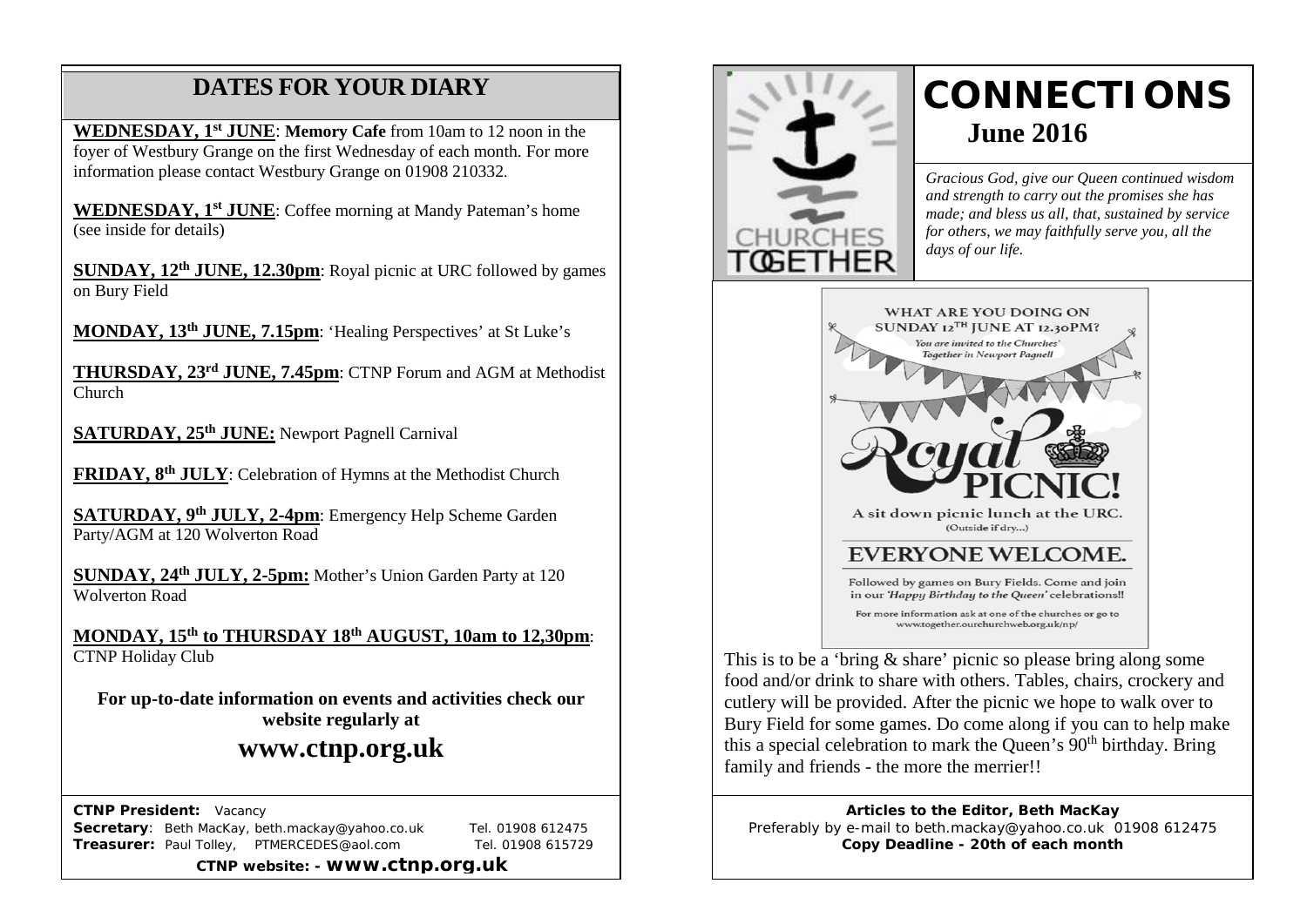## mee **LETTER FROM A MINISTER**

So what has poking a sharp stick through a balloon without bursting it got to do with Easter? That was the opening of a recent assembly to get children thinking about 'the unexpected' - you expect the balloon to pop, of course, but that it does not is just a trick, whereas the unexpected resurrection of Jesus even his disciples were stunned - is the greatest event in world history, the miracle of miracles.

A tenuous link? Well, when you have an audience of up to 400 easily-bored primary school children then you have to get their attention! When explaining the events of the first Easter, you also have to be careful to ensure you are educating them, not preaching at them. You can tell them that Jesus has had more influence on world history than anyone else - a fact - but that he rose from the dead has to be put in the context of personal belief rather than history. And, while we always finish assemblies in Primary Schools with a prayer, joining in is an option rather than an order.

Milton Keynes Bridgebuilder Trust has been taking this approach for over 20 years, looking to get children thinking for themselves about what they believe and explaining where we stand as Christians on a range of topics. Fundamentally, we are telling them we believe that God loves them and is always there for them - something they may well not hear anywhere else - and do it in a fun and engaging way. I am proud to be a Schools Worker for them.

Is this something you could do? 'Not for all the tea in China' as my old Mum would have said? Well I beg to differ. Anyone can show God's love for our children by helping at this year's CTNP Holiday Club (in Lovat Hall August 15th to 18th). There is no need to stand at the front and do the 'entertaining' bit if that is not your cup of tea, but there is a need for helpers to be with the children in their groups, just giving them your time and showing that you care for them, helping them with their craft activities or explaining something they do not understand. Most importantly, just listening can be the most important contribution of all and something we can all do to show God's love for them.

So there you are - for four mornings in August you can become a children's evangelist. Well how unexpected is that!

### Geoff Morris

*(More information about the CTNP Holiday Club further on in this leaflet and on the CTNP website www.ctnp.org.uk).*

## **FUN, GAMES and TEA PARTIES!**

Now that Summer is here, don't forget that CTNP giant games can be borrowed by churches for their events free of charge. (Giant snakes and ladders, Connect 4, Jenga)

Church members can also borrow the games for a small donation to CTNP. Please contact Linda or Geoff Morris 01908 617050.



**Emergency Help Scheme GARDEN PARTY** with Cream Teas 9th July  $2 - 4$  pm



Adults: £3, Children: £1.50 (includes refreshments) 120 Wolverton Rd (In St Luke's Church if wet) **ALL WELCOME** (EHS Drivers – Please bring your ticket with  $\mathit{vou})$ 

## **MORE CREAM TEAS!**

Come and enjoy yet another delicious cream tea and good company, also at 120 Wolverton Road (in the garden of Ralph and Jennifer Mazzone), on **Sunday, 24th July from 2- 5pm**. There will be a raffle. **Everyone is welcome!**

Proceeds are for Keech Hospice and Mother's Union projects. (If wet, it will be held in St Luke's church nearby.)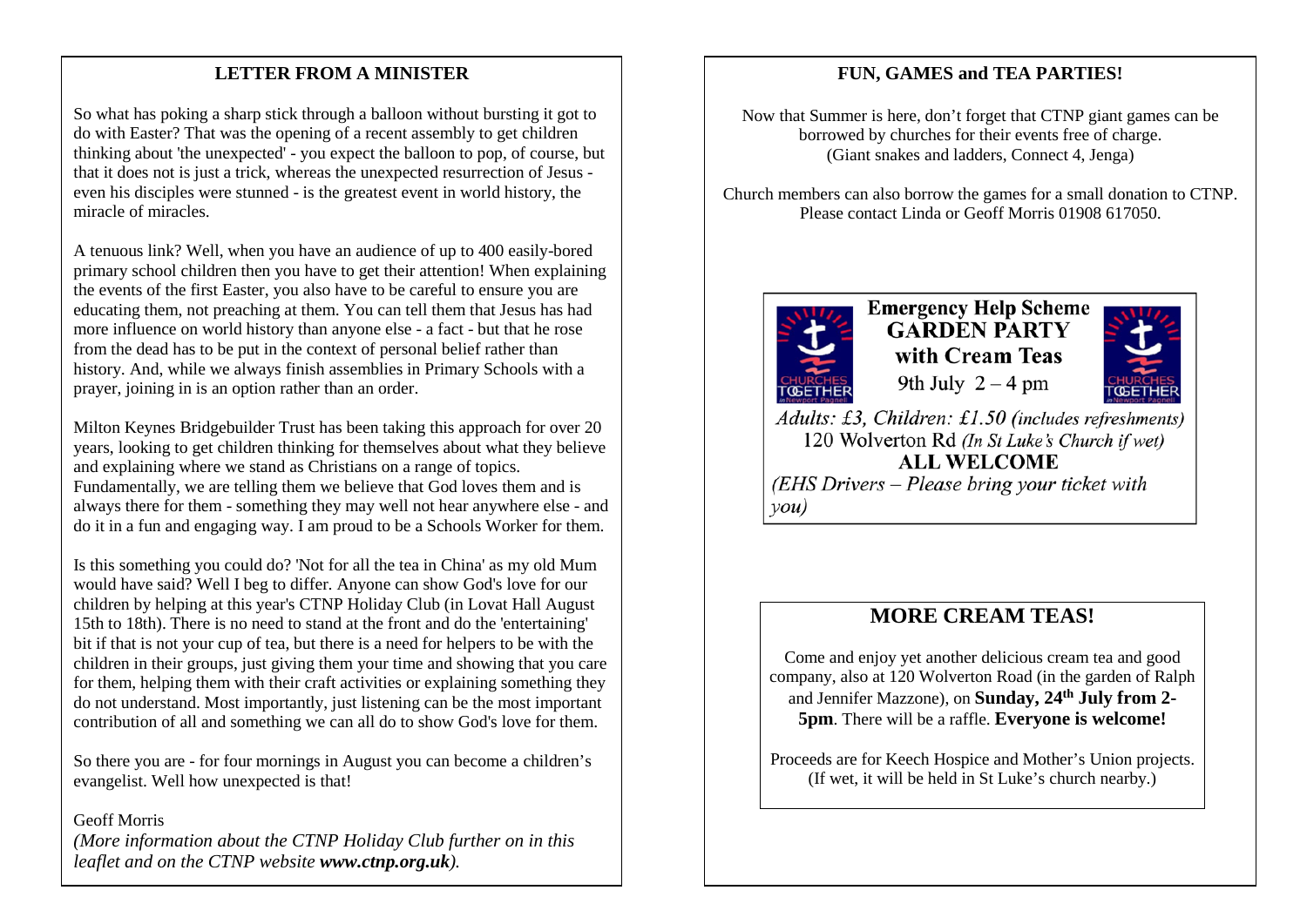## **HEALING PERSPECTIVES WITH REV NICK EVANS AT ST LUKE'S**

So far two meetings have been held at St Luke's for those interested in finding out more about healing. These meetings were both well attended and included members from various churches. All are welcome.

#### The next meeting is on **Monday, 13th June, 7.15pm at St Luke's.**

We will spend a bit longer on the practical this time as feedback has been that we hadn't spent enough time on that aspect, and will also include worship. bible study and other healing perspectives. For more information, see '**What about healing?'** on the CTNP website at **www.ctnp.org.uk**.

#### **GOOD NEWS FOR ROMANIA (GNfR) COFFEE MORNING/BRING & BUY STALLS/RAFFLE Wednesday, 1st June, 11am – 4pm At 31 Whitton Way, Newport Pagnell**

(Phone 01908 218679 or email **mandypateman@hotmail.com** for more information.)

Donations of cakes, finger food, and/or one item to sell on stall would be helpful and appreciated but no worries if you haven't anything.

I am also collecting new and 'as new' children's clothes (young children/older teens) for the youngsters to be given at their annual Summer camp and **will be sending them out for distribution on 3rd June**. Also school bags/rucksacks. If anyone reading this enjoys knitting/crochet we would love knitted scarves, gloves, knitted over-shoulder bags, toys to send out to the children and families at Christmas. We already have plenty of knitted hats that have been kindly donated.

For more info on the charity see **www.stpetersparish.info/GNFR**

**Mandy Pateman**



## **HOLIDAY CLUB: 15-18 AUGUST 2016 CAN YOU HELP?**

This is a four-day fun filled holiday club, for around 150 infant and junior school-aged children and we need an army of volunteers to ensure the children have a great time. It is a highlight event for church children and reaches many others who never go to church. This year's theme, *Guardians of Ancora,* features great Bible stories within a fun-filled program. Check out the Scripture Union Holiday Club website.

**Teams**: Whatever your skills there's a role for you. If this is all new to you don't worry, we want to help and support you. We are all in this together. Roles include: teaching team leaders, apprentice helpers, drama, music, cooking, crèche, tidy-up people, practical helpers who cut things out etc. **What is helping like?** The site is open from 8am so you can be as early as you like to set up each day. Children will be divided by age groups into groups of roughly 10. Each group will have a leader and helpers. Children will enjoy craft, teaching, refreshments in the groups. At other times we all gather together for teaching, games and fun led from the front. You'll be in good company. In the midst of serving the children, the team have a lot of fun. It's great to work together. At the end of the week you will have made new friends. There is a crèche to facilitate helpers with young children. **Diary dates**:

**15th -18th August:** Holiday Club runs from 10am-12.30pm (with a clear up on the morning of Friday  $19<sup>th</sup>$ ).

**Sunday July 3<sup>rd</sup>:** Training meeting, 7-9pm at Lovat Hall. Here we bring you up to speed and you can meet your team, tour the venues and review our materials. We plan to create an amazing magical space in the hall with a library/museum feel to enchant the children. Set up is **Sunday 14<sup>th</sup> August** 6-9pm.

**To volunteer:** fill in a recruitment form available from **[www.ctnp.org.uk](http://www.ctnp.org.uk/)** or from Paul Tolley (Methodist), Hazel Reynolds (Parish), or from church leaders or the office at Lovat Hall (01908 618818 jack.walker@talk21.com).

**Everyone: PRAYER PLEASE, AS MUCH AS POSSIBLE!**

 $\overline{a}$